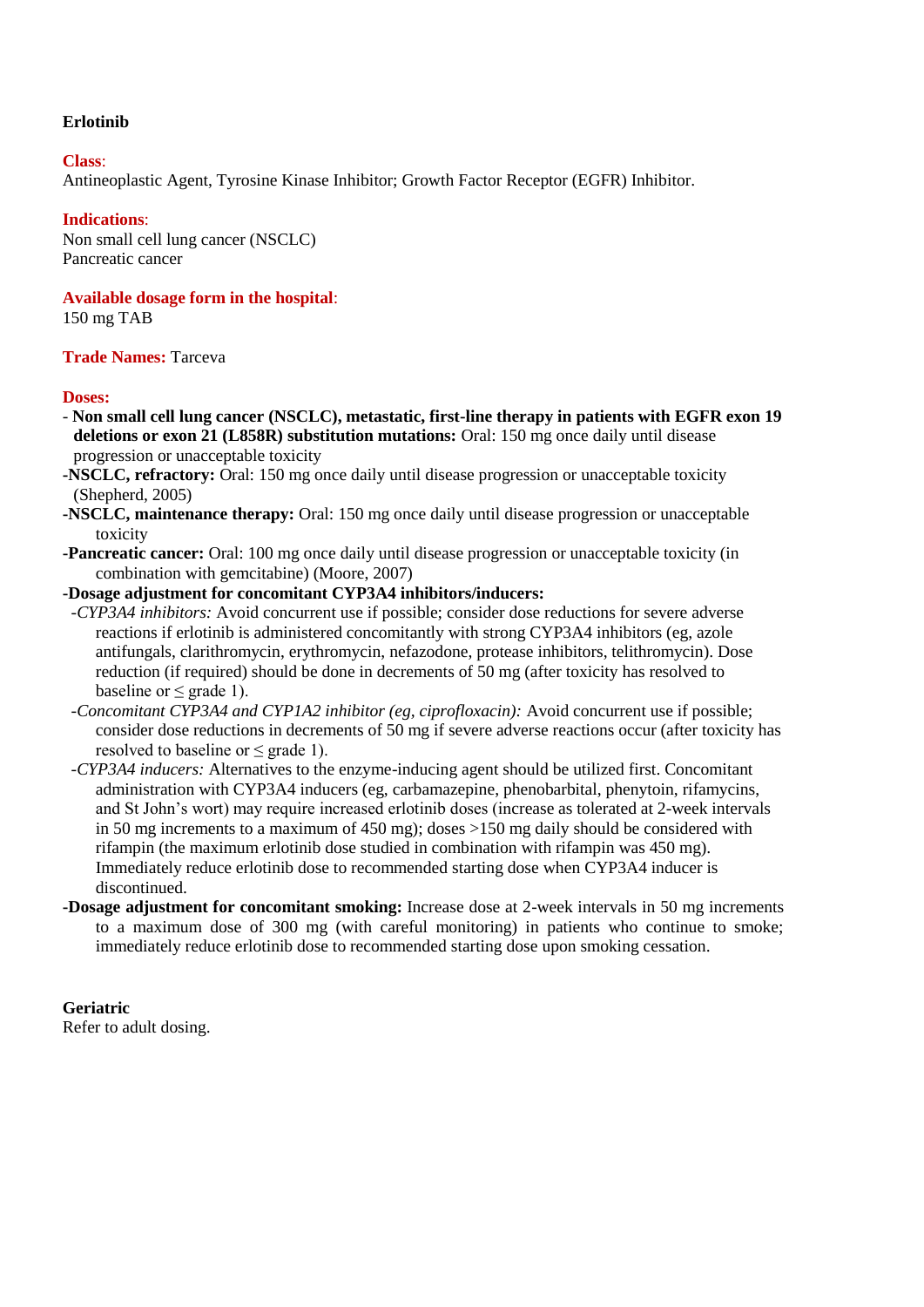### **Renal Impairment:**

 *-Renal impairment at treatment initiation:* No dosage adjustment provided in the manufacturer's labeling (has not been studied), although <9% of a single dose is excreted in the urine.

**- Renal toxicity during treatment**: Withhold treatment for grades 3/4 renal toxicity (consider discontinuing) and for risk of renal failure due to dehydration; may resume after euvolemia reestablished (at previous dose). If treatment withheld due to toxicity and therapy is resumed, reinitiate with a 50 mg dose reduction after toxicity has resolved to baseline or  $\leq$  grade 1..

# **Hepatic impairment:**

# **Hepatic impairment at treatment initiation**:

-U.S. labeling:

- Total bilirubin  $>$  ULN or Child-Pugh classes A, B, and C: No dosage adjustment provided in manufacturer's labeling; use with caution and monitor closely during treatment.
- $\bullet$  Total bilirubin >3 times ULN: Use extreme caution.

-Canadian labeling:

- Moderate impairment: No dosage adjustment provided in manufacturer's labeling; however, a reduced dose should be considered.
- Severe impairment (including total bilirubin  $>3$  times ULN and/or transaminases  $>5$  times ULN): Use is not recommended

The following adjustments have also been studied: A reduced starting dose (75 mg once daily) has been recommended in patients with hepatic dysfunction (AST  $\geq$ 3 times ULN or direct bilirubin 1-7 mg/dL), with individualized dosage escalation if tolerated (Miller, 2007); another study determined that pharmacokinetic and safety profiles were similar between patients with normal hepatic function and moderate hepatic impairment (O'Bryant, 2012).

#### *Hepatotoxicity during treatment:* U.S. labeling:

- Patients with normal hepatic function at baseline: If total bilirubin >3 times ULN and/or transaminases >5 times ULN during use: Interrupt therapy (consider discontinuing); if treatment is resumed, reinitiate with a 50 mg dose reduction after bilirubin and transaminases return to baseline; discontinue treatment if there is no significant improvement or resolution within 3 weeks.
- Patients with baseline hepatic impairment or biliary obstruction: If bilirubin doubles or transaminases triple over baseline during use: Interrupt therapy (consider discontinuing); if treatment is resumed, reinitiate with a 50 mg dose reduction after bilirubin and transaminases return to baseline; discontinue treatment if there is no significant improvement or resolution of hepatotoxicity within 3 weeks.

# **Dosing: Adjustment for Toxicity**

*-Dermatologic toxicity:*

- Bullous, blistering or exfoliative skin toxicity (severe): Discontinue treatment.
- Severe rash (unresponsive to medical management): Withhold treatment; may reinitiate with a 50 mg dose reduction after toxicity has resolved to baseline or  $\leq$  grade 1.

*-Gastrointestinal toxicity:*

- Diarrhea: Manage with loperamide; in severe diarrhea (unresponsive to loperamide) or dehydration due to diarrhea, withhold treatment; may reinitiate with a 50 mg dose reduction after toxicity has resolved to baseline or ≤ grade 1.
- Gastrointestinal perforation: Discontinue treatment.

*-Ocular toxicities:*